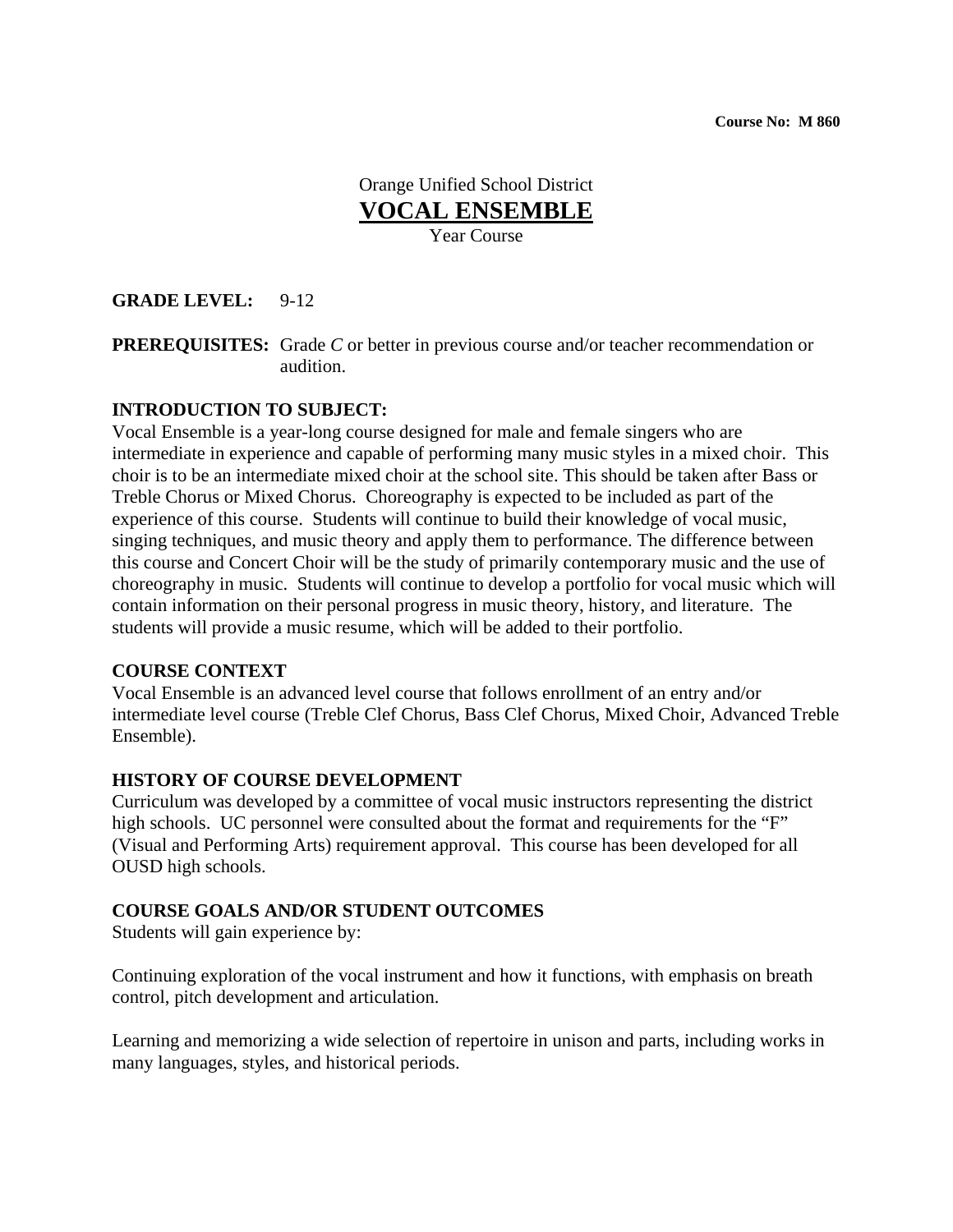Researching and writing about the historical and cultural contributions that musicians have made in context to the current literature for their ensemble.

Demonstrating the use of solfege in sight-singing songs in unison or two parts. Students will develop an appreciation of music through knowledge of basic elements, music theory, and history.

Analyzing the musical works and performances of themselves and others and making aesthetic judgments based on their own experiences with music and knowledge of proper style and content of performance.

Performing in concerts and festivals that are scheduled for their ensemble and applying what they have learned both musically and through movement.

Developing a portfolio of vocal music.

### **COURSE OBJECTIVES:**

### **BY THE END OF THE COURSE THE STUDENT WILL BE ABLE TO:**

Meet the following Music Standards, Grades 9-12 Proficient from the Visual and Performing Arts Content Standards for California Public Schools, Kindergarten through Grade Twelve:

#### ARTISTIC PERCEPTION

*Processing, analyzing, and responding to sensory information through the language and skills unique to music* (Standard 1.0, Grades 9-12 Proficient). *Students read, notate, listen to, analyze, and describe music and other aural information, using terminology of music.*

Students will read a vocal score of up to four staves and explain how the elements of music are used at an intermediate/advanced level.

Students will sight-read music accurately and expressively using solfege, or other approved sight-reading techniques at an intermediate/advanced level.

Students will transcribe basic intermediate/advanced rhythmic and melodic dictation.

Students will analyze and describe, using the language of music, musical elements and expressive devices used in a varied repertoire of music.

Students will identify and explain a variety of compositional devices and techniques used to provide unity, variety, tension, and release in aural examples.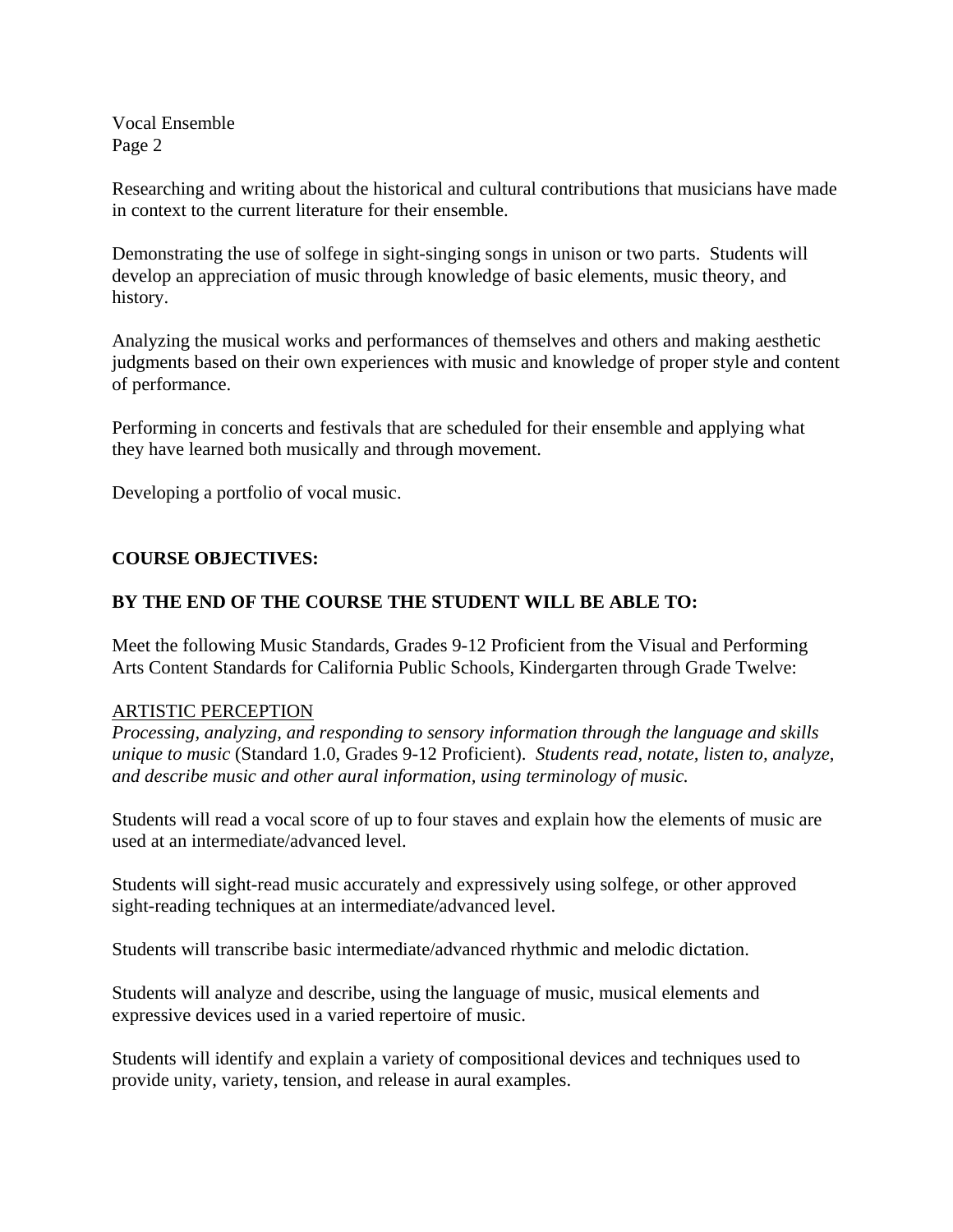Students will analyze musical scores from their varied repertoire for the use of form as it relates to genres, styles, and cultures.

## CREATIVE PERCEPTION

*Creating, performing, and participation in music.* (Standard 2.0, Grades 9-12 Proficient). *Students apply vocal music skills in performing a varied repertoire of music. They compose and arrange music and improvise melodies, variations, and accompaniments, using digital/electronic technology when appropriate.* 

Students will sing an advanced repertoire of vocal literature from various genres, styles, and cultures with expression, technical accuracy, tone quality, vowel shape, and articulation in both large and small ensemble.

Students will sing music written in unison through four-parts without an accompaniment.

Students will sing in small ensembles with one or two singers on a part.

Students will improvise harmonic line over a given chord progression.

## HISTORICAL AND CULTURAL CONTEXT

*Understanding the historical contributions and cultural dimensions of music* (Standard 3.0, Grades 9-12 Proficient). *Students analyze the role of music in past and present cultures throughout the world, noting cultural diversity as it relates to music, musicians, and composers.*

Students will select, using their current repertoire, an era to describe the many functions that musicians played in that time. They will explain the types of activities and achievements that might have occurred.

Students will perform music from various cultures and time periods.

# AESTHETIC VALUING

*Responding, analyzing, and making judgments about works of music.* (Standard 4.0, Grades 9- 12 Proficient). *Students critically assess and derive meaning from the works of music and the performance of musicians in a cultural context according to the elements of music and aesthetic qualities.*

Students will develop specific criteria for making informed critical evaluations of the quality and effectiveness of performances, compositions, arrangements, and improvisations.

Students will, using the evaluation criteria, evaluate their own performance and the performance of others' ensembles, both professional and amateur.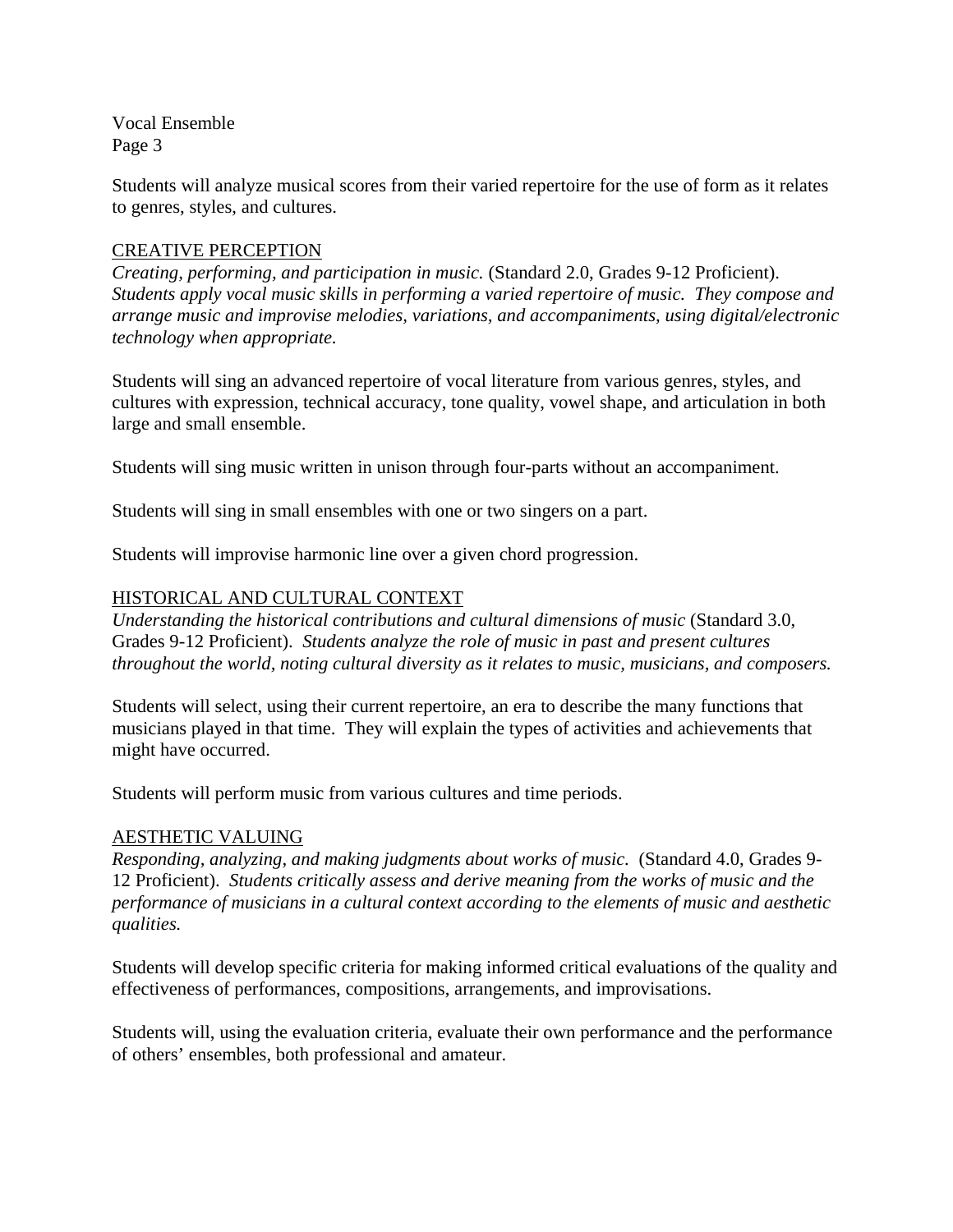Students will describe the meanings of the musical works which they perform and how people from the culture respond to that specific work.

Students will describe the means used to create images and evoke feelings and emotions from the cultures represented in their repertoire.

## CONNECTIONS, RELATIONSHIPS, AND APPLICATIONS

*Connecting and applying what is learned in music to learning in other art forms, subject areas, and to careers* (Standards 5.0, Grades 9-12 Proficient). *Students apply what they have learned in music across subject areas. They develop competencies and creative skills in problem solving, communication, and management of time and resources that contribute to lifelong learning and career skills. They learn about careers in and related to music.*

Students will demonstrate an understanding of the different roles that musicians have in our culture, (i.e., soloist, band member, teacher, religious leader, arranger, composer, etc.)

Students will apply some aspect of their repertoire to any other class that is in their current schedule, (i.e., text of song for English, historical relationship for social studies).

Students will compile and present information on a career in the music field.

Students will develop and maintain a vocal music portfolio.

# **COURSE OVERVIEW AND APPROXIMATE UNIT TIME ALLOTMENTS:**

|                 |                                      |                                                 | WEEKS                                                                                                                                    |
|-----------------|--------------------------------------|-------------------------------------------------|------------------------------------------------------------------------------------------------------------------------------------------|
|                 |                                      |                                                 |                                                                                                                                          |
|                 | Weeks 1-4                            |                                                 |                                                                                                                                          |
| А.              |                                      |                                                 |                                                                                                                                          |
|                 | 1.                                   | Breathing: Concepts and exercises               |                                                                                                                                          |
|                 | 2.                                   | Posture                                         |                                                                                                                                          |
|                 | 3.                                   | Phonation                                       |                                                                                                                                          |
| Β.              |                                      |                                                 | Week 1                                                                                                                                   |
| $\mathcal{C}$ . | Development of vocal music portfolio |                                                 | Ongoing                                                                                                                                  |
|                 | 1.                                   | Computer tutorials                              | Week 5                                                                                                                                   |
|                 | 2.                                   | How to write a resume.                          | Ongoing                                                                                                                                  |
|                 | 3.                                   | Creation of portfolio, upkeep, and presentation |                                                                                                                                          |
| D.              | <b>Musical Elements</b>              |                                                 | Week 1                                                                                                                                   |
|                 | 1.                                   | Pitch                                           | Ongoing                                                                                                                                  |
|                 | 2.                                   | Rhythm                                          |                                                                                                                                          |
|                 |                                      |                                                 | Basics of Vocalizing, Basic Music Theory, and Portfolio<br>Development<br>The basics of sound production<br>The basics of group movement |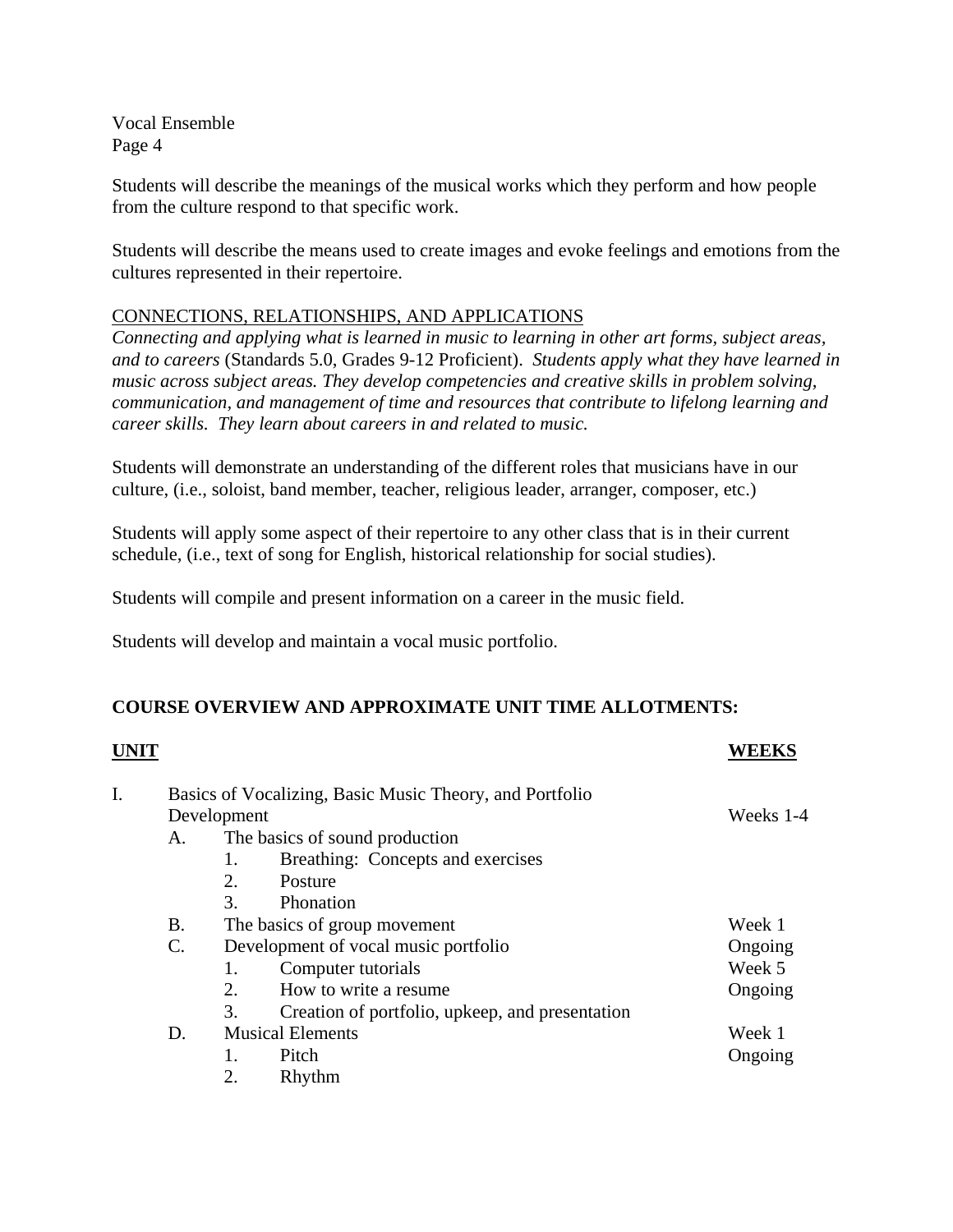|      |                                                                 |                                    |                                               | <b>WEEKS</b> |
|------|-----------------------------------------------------------------|------------------------------------|-----------------------------------------------|--------------|
|      |                                                                 | 3.                                 | Harmony                                       |              |
|      |                                                                 | $\overline{4}$ .                   | Form                                          |              |
|      |                                                                 | 5.                                 | <b>Texture</b>                                |              |
|      |                                                                 | 6.                                 | Tempo and dynamics                            |              |
|      |                                                                 | 7.                                 | Timbre                                        |              |
|      |                                                                 | 8.                                 | Music notation                                | Week 1       |
|      |                                                                 |                                    | 1. Reading and writing                        | Ongoing      |
|      |                                                                 |                                    | Transpositions<br>a.                          |              |
|      |                                                                 |                                    | $b$ .<br>Multi-part                           |              |
|      | E.                                                              |                                    | Vocabulary                                    | Week 1       |
|      |                                                                 | 1.                                 | Common                                        | Ongoing      |
|      |                                                                 | 2.                                 | Uncommon                                      |              |
|      | F.                                                              | Creating                           | Week 19                                       |              |
|      |                                                                 | 1.                                 | Composition                                   |              |
|      |                                                                 | 2.                                 | Improvisation                                 |              |
|      | G.                                                              | Listening                          | Week 1                                        |              |
|      |                                                                 | 1.                                 | Compare/Contrast                              | Ongoing      |
|      |                                                                 | 2.                                 | Analyzing                                     |              |
| II.  | Historical and Multi-Cultural: Social and Historical Influences | Week 24                            |                                               |              |
|      |                                                                 | of Selected Music                  |                                               |              |
|      | A <sub>1</sub>                                                  | Multi-cultural music contributions |                                               |              |
|      |                                                                 | 1.                                 | Analyzing distinctive cultural musical idioms | Ongoing      |
|      | <b>B.</b>                                                       | Personal heritage                  |                                               |              |
|      |                                                                 | 1.                                 | Comparing individual heritages in music       |              |
| III. | Performance                                                     |                                    |                                               |              |
|      | $\mathsf{A}$ .                                                  | Selection of music                 | Week 1                                        |              |
|      | <b>B.</b>                                                       | Rehearsal techniques               |                                               |              |
|      |                                                                 | 1.                                 | Set-up                                        |              |
|      |                                                                 | 2.                                 | Warm-up                                       |              |
|      |                                                                 | 3.                                 | Interpret and perform                         |              |
|      |                                                                 | 4.                                 | Closure and cleanup                           |              |
|      | $C_{\cdot}$                                                     |                                    | Evaluation of performance                     | Week 5       |
|      |                                                                 | 1.                                 | Analyze and rationalize group performance     | Ongoing      |
|      |                                                                 | 2.                                 | Self-analysis of performances                 |              |

## **TEXTS AND SUPPLEMENTAL MATERIALS**

Textbooks are adopted on a seven-year cycle that is scheduled for all subjects, including music. All textbooks are reviewed by all vocal music teachers in the district. Each instructor may then purchase octavo music to supplement the adopted text. The current textbooks adopted by our